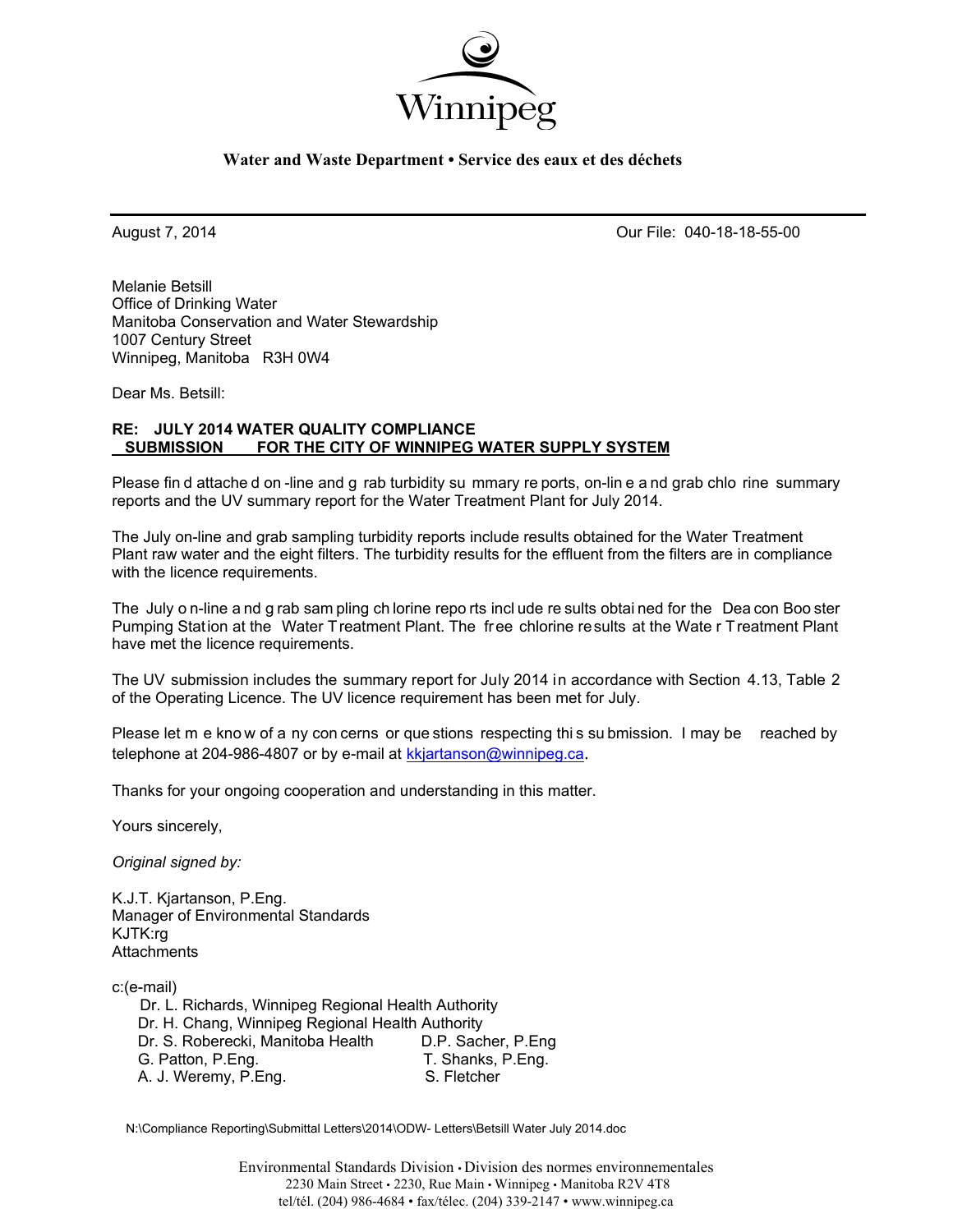

### CITY OF WINNIPEG WATER AND WASTE DEPARTMENT ENVIRONMENTAL STANDARDS DIVISION

### **WATER TREATMENT PLANT TURBIDITY GRAB MONITORING REPORT**

| Water System Code: 252.00                          | <b>Turbidity (NTU)</b> |           |                     |                     |           |           |                     |                     |           |
|----------------------------------------------------|------------------------|-----------|---------------------|---------------------|-----------|-----------|---------------------|---------------------|-----------|
| Licence No. PWS-09-412 A                           |                        |           |                     |                     |           |           |                     |                     |           |
| <b>Date</b>                                        | <b>Raw Water</b>       | Filter 1  | Filter <sub>2</sub> | Filter <sub>3</sub> | Filter 4  | Filter 5  | Filter <sub>6</sub> | Filter <sub>7</sub> | Filter 8  |
| 01-Jul-2014                                        | 1.26                   | 0.07      | 0.08                | 0.07                | 0.06      | < 0.05    | 0.10                | 0.06                | 0.05      |
| 02-Jul-2014                                        | 0.98                   | 0.11      | 0.06                | 0.07                | 0.07      | 0.08      | 0.06                | 0.06                | 0.07      |
| 03-Jul-2014                                        | 0.87                   | 0.09      | 0.09                | 0.13                | 0.08      | 0.08      | 0.11                | 0.12                | 0.08      |
| 04-Jul-2014                                        | 0.80                   | 0.13      | 0.12                | 0.16                | 0.10      | 0.10      | 0.10                | 0.09                | 0.09      |
| 05-Jul-2014                                        | <b>NS</b>              | <b>NS</b> | <b>NS</b>           | <b>NS</b>           | <b>NS</b> | <b>NS</b> | <b>NS</b>           | <b>NS</b>           | <b>NS</b> |
| 06-Jul-2014                                        | <b>NS</b>              | <b>NS</b> | <b>NS</b>           | <b>NS</b>           | <b>NS</b> | <b>NS</b> | <b>NS</b>           | <b>NS</b>           | <b>NS</b> |
| 07-Jul-2014                                        | 0.86                   | 0.09      | 0.09                | 0.12                | 0.09      | 0.08      | 0.10                | 0.07                | 0.09      |
| 08-Jul-2014                                        | 0.75                   | 0.13      | 0.14                | 0.10                | 0.11      | 0.10      | 0.10                | 0.09                | 0.10      |
| 09-Jul-2014                                        | 0.73                   | 0.12      | 0.10                | 0.12                | 0.12      | 0.13      | 0.11                | 0.10                | 0.16      |
| 10-Jul-2014                                        | 0.85                   | 0.14      | 0.13                | 0.16                | 0.21      | 0.11      | 0.14                | 0.13                | 0.12      |
| 11-Jul-2014                                        | 0.75                   | 0.09      | 0.11                | 0.09                | 0.07      | 0.10      | 0.14                | 0.08                | 0.09      |
| 12-Jul-2014                                        | <b>NS</b>              | <b>NS</b> | <b>NS</b>           | <b>NS</b>           | <b>NS</b> | <b>NS</b> | <b>NS</b>           | <b>NS</b>           | <b>NS</b> |
| 13-Jul-2014                                        | <b>NS</b>              | <b>NS</b> | <b>NS</b>           | <b>NS</b>           | <b>NS</b> | <b>NS</b> | <b>NS</b>           | <b>NS</b>           | <b>NS</b> |
| 14-Jul-2014                                        | 0.94                   | 0.07      | 0.06                | 0.06                | 0.09      | 0.05      | 0.06                | 0.07                | 0.14      |
| 15-Jul-2014                                        | 1.19                   | 0.08      | 0.08                | 0.11                | 0.08      | 0.09      | 0.12                | 0.15                | 0.09      |
| 16-Jul-2014                                        | 1.02                   | 0.12      | 0.10                | 0.15                | 0.10      | 0.09      | 0.08                | 0.09                | 0.10      |
| 17-Jul-2014                                        | 0.99                   | 0.14      | 0.13                | 0.10                | 0.09      | 0.09      | 0.11                | 0.09                | 0.12      |
| 18-Jul-2014                                        | 0.89                   | 0.09      | 0.09                | 0.12                | 0.14      | 0.07      | 0.09                | 0.10                | 0.09      |
| 19-Jul-2014                                        | <b>NS</b>              | <b>NS</b> | <b>NS</b>           | <b>NS</b>           | <b>NS</b> | <b>NS</b> | <b>NS</b>           | <b>NS</b>           | <b>NS</b> |
| 20-Jul-2014                                        | <b>NS</b>              | <b>NS</b> | <b>NS</b>           | <b>NS</b>           | <b>NS</b> | <b>NS</b> | <b>NS</b>           | <b>NS</b>           | <b>NS</b> |
| 21-Jul-2014                                        | 0.91                   | 0.10      | 0.10                | 0.09                | 0.08      | 0.06      | 0.06                | 0.06                | 0.07      |
| 22-Jul-2014                                        | 1.01                   | 0.08      | 0.07                | 0.06                | 0.09      | 0.07      | 0.06                | 0.07                | 0.08      |
| 23-Jul-2014                                        | 1.01                   | 0.07      | 0.06                | 0.09                | 0.10      | 0.07      | 0.08                | 0.10                | 0.09      |
| 24-Jul-2014                                        | 0.79                   | 0.09      | 0.08                | 0.11                | 0.10      | 0.09      | 0.13                | 0.11                | 0.15      |
| 25-Jul-2014                                        | 0.99                   | 0.12      | 0.10                | 0.10                | 0.14      | 0.08      | 0.08                | 0.08                | 0.07      |
| 26-Jul-2014                                        | <b>NS</b>              | <b>NS</b> | <b>NS</b>           | <b>NS</b>           | <b>NS</b> | <b>NS</b> | <b>NS</b>           | <b>NS</b>           | <b>NS</b> |
| 27-Jul-2014                                        | NS                     | <b>NS</b> | <b>NS</b>           | <b>NS</b>           | <b>NS</b> | <b>NS</b> | <b>NS</b>           | <b>NS</b>           | <b>NS</b> |
| 28-Jul-2014                                        | 1.15                   | 0.07      | 0.09                | 0.12                | 0.08      | 0.07      | 0.05                | 0.07                | 0.07      |
| 29-Jul-2014                                        | 1.08                   | 0.11      | 0.06                | 0.07                | 0.07      | 0.05      | 0.07                | 0.06                | 0.08      |
| 30-Jul-2014                                        | 1.06                   | 0.07      | 0.07                | 0.07                | 0.09      | 0.06      | 0.07                | 0.06                | 0.07      |
| 31-Jul-2014                                        | 0.93                   | 0.07      | 0.07                | 0.11                | 0.07      | 0.08      | 0.05                | < 0.05              | 0.06      |
| Total number of measurements taken, A:             |                        | 23        | 23                  | 23                  | 23        | 23        | 23                  | 23                  | 23        |
| Turbidity Standard for Monitoring Location (NTU):  |                        | 0.30      | 0.30                | 0.30                | 0.30      | 0.30      | 0.30                | 0.30                | 0.30      |
| Number of measurements meeting standard, B:        |                        | 23        | 23                  | 23                  | 23        | 23        | 23                  | 23                  | 23        |
| Compliance with Turbidity Standard, C= B/A X 100%: |                        | 100%      | 100%                | 100%                | 100%      | 100%      | 100%                | 100%                | 100%      |

NS: No Sample NA: Not Analyzed OL: Off-Line

**Approved in LIMS By: S. Fletcher/ A. Vanderstel**

Date Approved: 6-Aug-14

**Comments: Report Compiled By: J. Jones**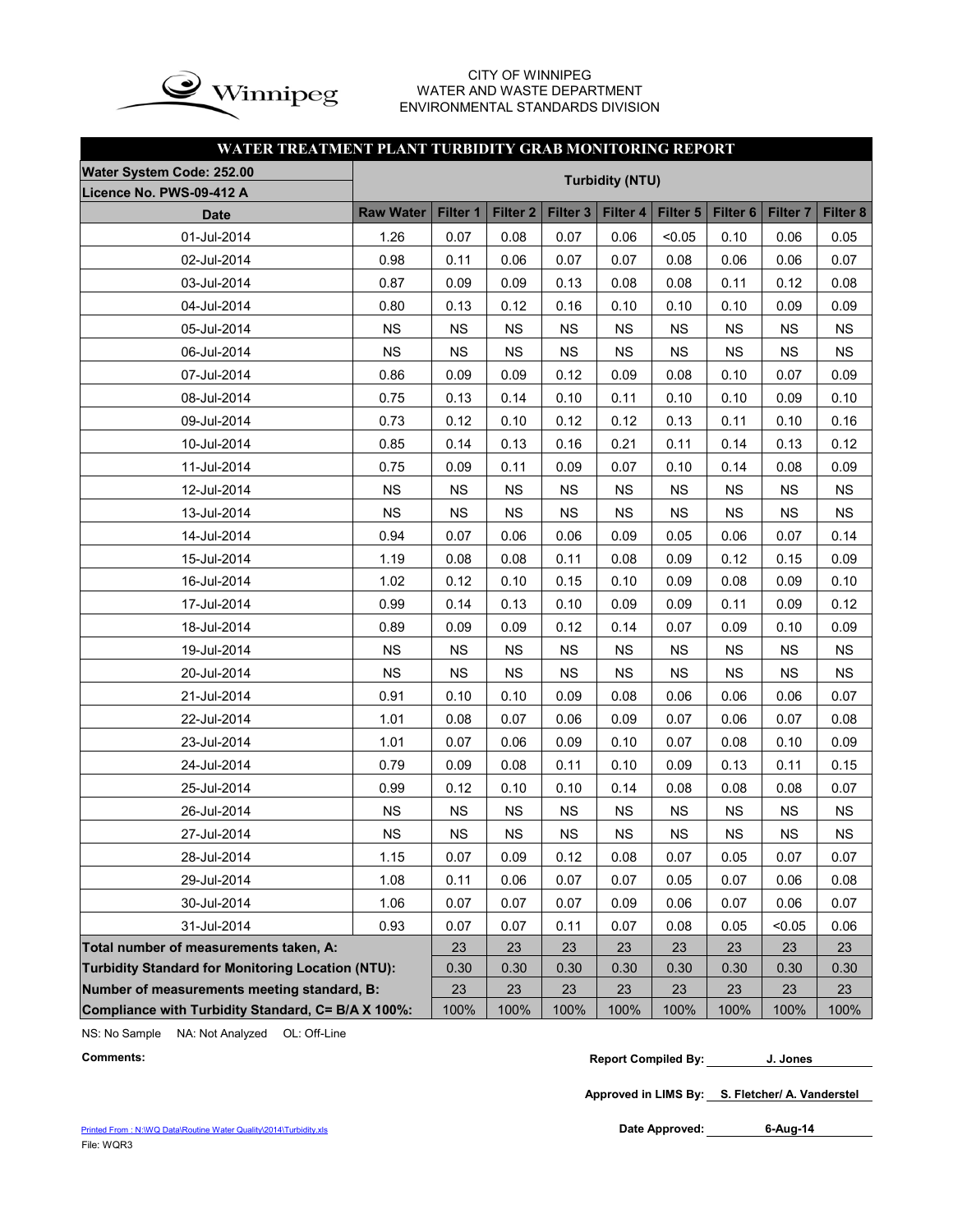

## **CITY OF WINNIPEG**

### WATER AND WASTE DEPARTMENTWATER SERVICES

### WATER TREATMENT PLANT TURBIDITY ON-LINE MONITORING REPORT

|                                                                                             | July 2014 Turbidity (NTU) |           |               |      |               |           |               |      |               |      |               |      |               |      |               |       |               |  |
|---------------------------------------------------------------------------------------------|---------------------------|-----------|---------------|------|---------------|-----------|---------------|------|---------------|------|---------------|------|---------------|------|---------------|-------|---------------|--|
|                                                                                             | Raw                       | Filter #1 |               |      | Filter #2     | Filter #3 |               |      | Filter #4     |      | Filter #5     |      | Filter #6     |      | Filter #7     |       | Filter #8     |  |
| Date                                                                                        | Avg                       | Avg       | Max           | Avg  | Max           | Avg       | Max           | Avg  | Max           | Avg  | Max           | Avg  | Max           | Avg  | Max           | Avg   | Max           |  |
| 1/07/2014                                                                                   | 1.05                      | 001       | 0.01          | 0.03 | 0.09          | 002       | 028           | 0.02 | 0.04          | 0.03 | 0.08          | 0.04 | 0.11          | 0.01 | 0.04          | 001   | 0.01          |  |
| 2/07/2014                                                                                   | 1.12                      | 000       | 0.01          | 0.01 | 0.04          | 002       | 0.16          | 0.02 | 0.15          | 0.02 | 0.17          | 0.03 | 0.15          | 0.01 | 0.08          | 000   | 0.06          |  |
| 3/07/2014                                                                                   | 1.12                      | 001       | 0.01          | 0.05 | 0.10          | 0 0 4     | 0.12          | 0.03 | 0.12          | 0.03 | 0.06          | 0.05 | 0.13          | 0.02 | 0.08          | 000   | 0.07          |  |
| 4/07/2014                                                                                   | 1.06                      | 001       | 0.02          | 0.04 | 0.12          | 004       | 0.14          | 0.04 | 0.06          | 0.04 | 0.11          | 0.05 | 0.15          | 0.02 | 0.03          | 001   | 0.04          |  |
| 5/07/2014                                                                                   | 1.04                      | 001       | 0.02          | 0.04 | 0.11          | 003       | 0 0 6         | 0.04 | 0.13          | 0.03 | 0.11          | 0.06 | 0.09          | 0.03 | 0.10          | 000   | 0.06          |  |
| 6/07/2014                                                                                   | 1.08                      | 0 0 1     | 0.01          | 0.04 | 0.07          | 005       | 025           | 0.03 | 0.11          | 0.03 | 0.11          | 0.06 | 0.12          | 0.02 | 0.08          | 001   | 0.05          |  |
| 7/07/2014                                                                                   | 1.09                      | 001       | 0.02          | 0.04 | 0.11          | 003       | 0.12          | 0.03 | 0.10          | 0.04 | 0.06          | 0.05 | 0.14          | 0.02 | 0.08          | 000   | 0.01          |  |
| 8/07/2014                                                                                   | 1.05                      | 0 0 1     | 0.02          | 0.05 | 0.11          | 005       | 0.17          | 0.05 | 0.07          | 0.05 | 0.10          | 0.05 | 0.19          | 0.03 | 0.05          | 001   | 0.04          |  |
| 9/07/2014                                                                                   | 1.01                      | 001       | 0.04          | 0.05 | 0.16          | 005       | 008           | 0.05 | 0.13          | 0.05 | 0.11          | 0.07 | 0.12          | 0.05 | 0.12          | 001   | 0.07          |  |
| 10/07/2014                                                                                  | 1.03                      | 0 0 1     | 0.01          | 0.08 | 0.10          | 008       | 0.18          | 0.05 | 0.16          | 0.05 | 0.14          | 0.07 | 0.18          | 0.03 | 0.13          | 001   | 0.09          |  |
| 11/07/2014                                                                                  | 1.10                      | 001       | 0.03          | 0.05 | 0.16          | 004       | 0.16          | 0.03 | 0.10          | 0.04 | 0.11          | 0.04 | 0.17          | 0.01 | 0.04          | 001   | 0.02          |  |
| 12/07/2014                                                                                  | 0.74                      | 0 0 1     | 0.01          | 0.04 | 0.12          | 003       | 0.13          | 0.03 | 0.06          | 0.02 | 0.05          | 0.03 | 0.06          | 0.01 | 0.03          | 001   | 0.05          |  |
| 13/07/2014                                                                                  | 0.96                      | 001       | 0.01          | 0.04 | 0.13          | 003       | 0.12          | 0.04 | 0.07          | 0.03 | 0.11          | 0.04 | 0.06          | 0.01 | 0.06          | 000   | 0.04          |  |
| 14/07/2014                                                                                  | 1.13                      | 0 0 1     | 0.01          | 0.04 | 0.07          | 004       | 007           | 0.03 | 0.14          | 0.03 | 0.10          | 0.06 | 0.16          | 0.01 | 0.10          | 001   | 0.07          |  |
| 15/07/2014                                                                                  | 1.14                      | 001       | 0.01          | 0.06 | 0.13          | 005       | 0.15          | 0.04 | 0.13          | 0.03 | 0.06          | 0.05 | 0.15          | 0.02 | 0.10          | 001   | 0.07          |  |
| 16/07/2014                                                                                  | 1.06                      | 0 0 1     | 0.01          | 0.05 | 0.12          | 004       | 0.16          | 0.04 | 0.06          | 0.05 | 0.12          | 0.05 | 0.15          | 0.02 | 0.10          | 0 0 1 | 0.02          |  |
| 17/07/2014                                                                                  | 0.88                      | 001       | 0.01          | 0.05 | 0.15          | 004       | 0.17          | 0.05 | 0.12          | 0.02 | 0.05          | 0.05 | 0.08          | 0.02 | 0.05          | 001   | 0.07          |  |
| 18/07/2014                                                                                  | 0.66                      | 0 0 1     | 0.01          | 0.05 | 0.08          | 006       | 0.11          | 0.04 | 0.12          | 0.04 | 0.11          | 0.05 | 0.13          | 0.01 | 0.08          | 0 0 1 | 0.04          |  |
| 19/07/2014                                                                                  | 0.77                      | 001       | 0.01          | 0.05 | 0.13          | 004       | 0.13          | 0.03 | 0.11          | 0.03 | 0.09          | 0.04 | 0.13          | 0.01 | 0.07          | 001   | 0.04          |  |
| 20/07/2014                                                                                  | 0.74                      | 0 0 1     | 0.01          | 0.05 | 0.12          | 004       | 0.16          | 0.03 | 0.06          | 0.03 | 0.11          | 0.04 | 0.12          | 0.01 | 0.06          | 0 0 1 | 0.01          |  |
| 21/07/2014                                                                                  | 0.82                      | 001       | 0.09          | 0.04 | 0.12          | 0 0 4     | 0.13          | 0.04 | 0.10          | 0.03 | 0.09          | 0.04 | 0.11          | 0.01 | 0.02          | 001   | 0.04          |  |
| 22/07/2014                                                                                  | 0.80                      | 002       | 0.10          | 0.03 | 0.06          | 003       | 0.12          | 0.03 | 0.10          | 0.03 | 0.05          | 0.04 | 0.11          | 0.02 | 0.06          | 0 0 1 | 0.03          |  |
| 23/07/2014                                                                                  | 0.79                      | 002       | 0.10          | 0.00 | 0.01          | 005       | 008           | 0.03 | 0.09          | 0.04 | 0.10          | 0.03 | 0.10          | 0.02 | 0.09          | 000   | 0.01          |  |
| 24/07/2014                                                                                  | 0.78                      | 004       | 0.06          | 0.01 | 0.05          | 005       | 0.12          | 0.03 | 0.10          | 0.03 | 0.06          | 0.03 | 0.08          | 0.03 | 0.08          | 000   | 0.02          |  |
| 25/07/2014                                                                                  | 1.16                      | 002       | 0.10          | 0.01 | 0.14          | 0 0 4     | 0.15          | 0.04 | 0.07          | 0.02 | 0.09          | 0.02 | 0.08          | 0.02 | 0.05          | 000   | 0.01          |  |
| 26/07/2014                                                                                  | 1.01                      | 004       | 0.10          | 0.02 | 0.07          | 006       | 0.14          | 0.05 | 0.09          | 0.05 | 0.08          | 0.05 | 0.08          | 0.03 | 0.07          | 001   | 0.01          |  |
| 27/07/2014                                                                                  | 1.14                      | 0 0 3     | 0.09          | 0.02 | 0.04          | 008       | 0.11          | 0.04 | 0.09          | 0.05 | 0.09          | 0.04 | 0.08          | 0.03 | 0.07          | 001   | 0.01          |  |
| 28/07/2014                                                                                  | 1.22                      | 004       | 0.09          | 0.02 | 0.07          | 006       | 0.18          | 0.04 | 0.06          | 0.04 | 0.11          | 0.03 | 0.11          | 0.02 | 0.03          | 001   | 0.01          |  |
| 29/07/2014                                                                                  | 1.21                      | 0 0 2     | 0.11          | 0.02 | 0.10          | 006       | 0.18          | 0.04 | 0.13          | 0.03 | 0.06          | 0.03 | 0.05          | 0.03 | 0.09          | 000   | 0.02          |  |
| 30/07/2014                                                                                  | 1.13                      | 002       | 0.09          | 0.02 | 0.04          | 009       | 0.11          | 0.03 | 0.11          | 0.05 | 0.11          | 0.03 | 0.09          | 0.02 | 0.09          | 000   | 0.01          |  |
| 31/07/2014                                                                                  | 1.13                      | 003       | 0.06          | 0.04 | 0.10          | 006       | 0 30          | 0.03 | 0.05          | 0.03 | 0.10          | 0.02 | 0.08          | 0.01 | 0.08          | 001   | 0.01          |  |
| Total Number of Measurements Taken, A:<br>Turbidity Standard for Monitoring Location (NTU): |                           |           | 13513<br>0.30 |      | 13683<br>0.30 |           | 13789<br>0 30 |      | 11830<br>0.30 |      | 14434<br>0.30 |      | 14458<br>0 30 |      | 13212<br>0.30 |       | 14200<br>0 30 |  |
| Number of Measurements Meeting Standard, B:                                                 |                           |           | 13513         |      | 13683         |           | 13789         |      | 11830         |      | 14434         |      | 14458         |      | 13212         |       | 14200         |  |
| Compliance with Turbidity Standard, C = B/A X 100%:                                         |                           |           | 100.00%       |      | 100.00%       |           | 100.00%       |      | 100.00%       |      | 100.00%       |      | 100.00%       |      | 100.00%       |       | 100.00%       |  |

File Path: N:\Water Treatment Branch\Administration\Reports\Regulatory Submissions\Turbidity\2014\07-July

M.Szmon**Submitted By (Print) Signature**

Signature Original signed by M.Szmon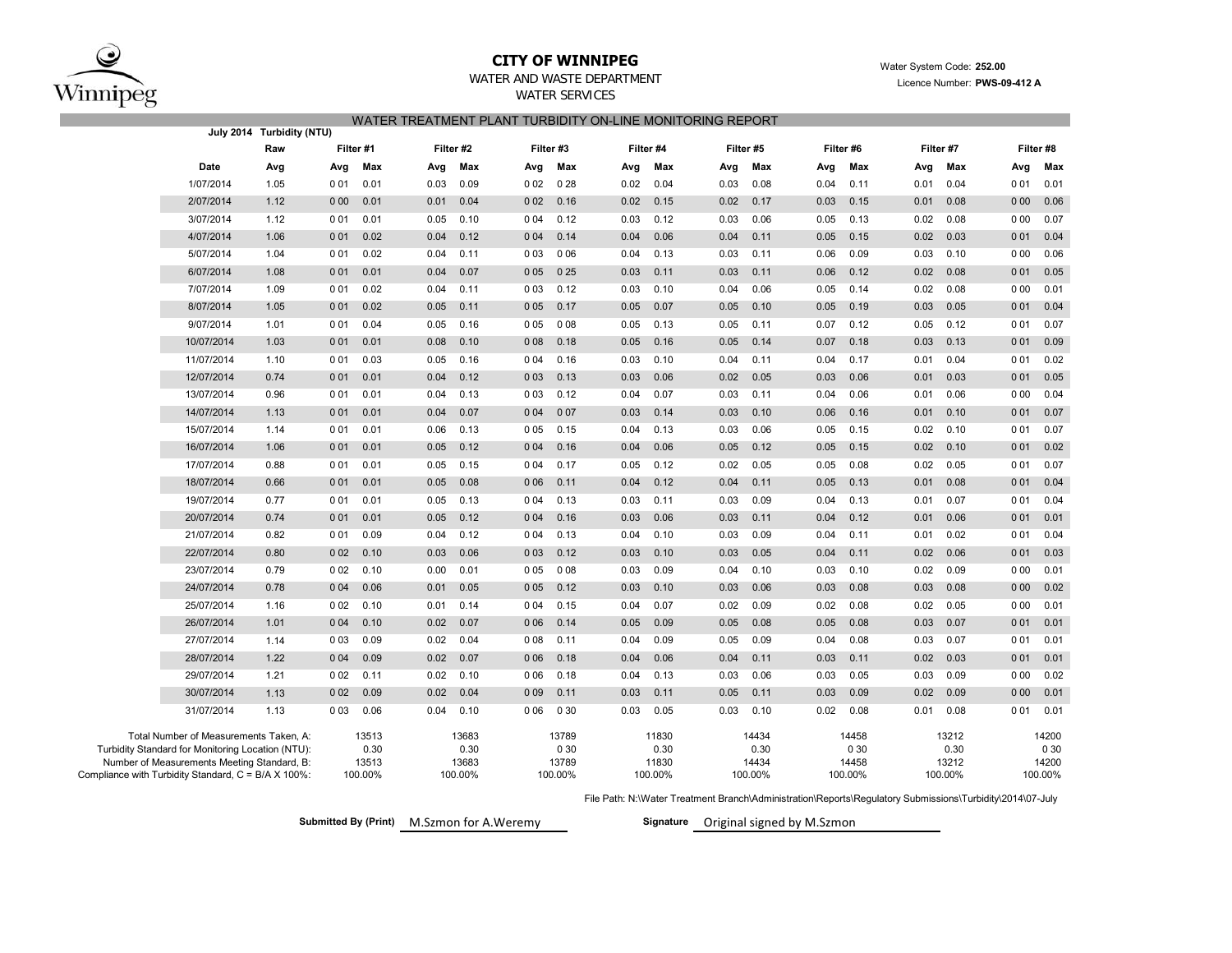

# WATER AND WASTE DEPARTMENT ENVIRONMENTAL STANDARDS DIVISION

| WATER TREATMENT PLANT CHLORINE GRAB MONITORING REPORT |                                |                                 |                                |                                 |  |  |  |  |  |
|-------------------------------------------------------|--------------------------------|---------------------------------|--------------------------------|---------------------------------|--|--|--|--|--|
| <b>Water System Code: 252.00</b>                      |                                | <b>Deacon Booster Pumping</b>   | <b>Deacon Booster Pumping</b>  |                                 |  |  |  |  |  |
| Licence No. PWS-09-412 A                              |                                | <b>Station Branch 1</b>         |                                | <b>Station Branch 2</b>         |  |  |  |  |  |
|                                                       | <b>Free Chlorine</b><br>(mg/L) | <b>Total Chlorine</b><br>(mg/L) | <b>Free Chlorine</b><br>(mg/L) | <b>Total Chlorine</b><br>(mg/L) |  |  |  |  |  |
| <b>Date</b>                                           |                                |                                 |                                |                                 |  |  |  |  |  |
| 01-Jul-2014                                           | 1.13                           | 1.29                            | 1.11                           | 1.24                            |  |  |  |  |  |
| 02-Jul-2014                                           | 1.18                           | 1.36                            | 1.17                           | 1.37                            |  |  |  |  |  |
| 03-Jul-2014                                           | 1.24                           | 1.45                            | 1.15                           | 1.34                            |  |  |  |  |  |
| 04-Jul-2014                                           | 1.27                           | 1.42                            | 1.12                           | 1.35                            |  |  |  |  |  |
| 05-Jul-2014                                           | <b>NS</b>                      | <b>NS</b>                       | <b>NS</b>                      | <b>NS</b>                       |  |  |  |  |  |
| 06-Jul-2014                                           | <b>NS</b>                      | <b>NS</b>                       | <b>NS</b>                      | <b>NS</b>                       |  |  |  |  |  |
| 07-Jul-2014                                           | 1.14                           | 1.31                            | 1.09                           | 1.26                            |  |  |  |  |  |
| 08-Jul-2014                                           | 1.17                           | 1.28                            | 1.05                           | 1.24                            |  |  |  |  |  |
| 09-Jul-2014                                           | 1.22                           | 1.36                            | 1.19                           | 1.30                            |  |  |  |  |  |
| 10-Jul-2014                                           | 1.30                           | 1.42                            | 1.20                           | 1.36                            |  |  |  |  |  |
| 11-Jul-2014                                           | 1.34                           | 1.46                            | 1.27                           | 1.38                            |  |  |  |  |  |
| 12-Jul-2014                                           | <b>NS</b>                      | <b>NS</b>                       | <b>NS</b>                      | <b>NS</b>                       |  |  |  |  |  |
| 13-Jul-2014                                           | <b>NS</b>                      | <b>NS</b>                       | <b>NS</b>                      | <b>NS</b>                       |  |  |  |  |  |
| 14-Jul-2014                                           | 1.51                           | 1.66                            | 1.49                           | 1.61                            |  |  |  |  |  |
| 15-Jul-2014                                           | 1.45                           | 1.58                            | 1.38                           | 1.59                            |  |  |  |  |  |
| 16-Jul-2014                                           | 1.33                           | 1.46                            | 1.34                           | 1.53                            |  |  |  |  |  |
| 17-Jul-2014                                           | 1.26                           | 1.45                            | 1.23                           | 1.39                            |  |  |  |  |  |
| 18-Jul-2014                                           | 1.30                           | 1.40                            | 1.29                           | 1.42                            |  |  |  |  |  |
| 19-Jul-2014                                           | <b>NS</b>                      | <b>NS</b>                       | <b>NS</b>                      | <b>NS</b>                       |  |  |  |  |  |
| 20-Jul-2014                                           | <b>NS</b>                      | <b>NS</b>                       | <b>NS</b>                      | <b>NS</b>                       |  |  |  |  |  |
| 21-Jul-2014                                           | 1.05                           | 1.24                            | 1.20                           | 1.34                            |  |  |  |  |  |
| 22-Jul-2014                                           | 1.19                           | 1.32                            | 1.18                           | 1.35                            |  |  |  |  |  |
| 23-Jul-2014                                           | 1.31                           | 1.44                            | 1.33                           | 1.47                            |  |  |  |  |  |
| 24-Jul-2014                                           | 1.27                           | 1.40                            | 1.26                           | 1.40                            |  |  |  |  |  |
| 25-Jul-2014                                           | 1.22                           | 1.34                            | 1.23                           | 1.31                            |  |  |  |  |  |
| 26-Jul-2014                                           | <b>NS</b>                      | <b>NS</b>                       | <b>NS</b>                      | <b>NS</b>                       |  |  |  |  |  |
| 27-Jul-2014                                           | <b>NS</b>                      | NS                              | NS                             | <b>NS</b>                       |  |  |  |  |  |
| 28-Jul-2014                                           | 1.38                           | 1.47                            | 1.35                           | 1.48                            |  |  |  |  |  |
| 29-Jul-2014                                           | 1.49                           | 1.62                            | 1.40                           | 1.59                            |  |  |  |  |  |
| 30-Jul-2014                                           | 1.34                           | 1.49                            | 1.29                           | 1.49                            |  |  |  |  |  |
| 31-Jul-2014                                           | 1.46                           | 1.59                            | 1.46                           | 1.63                            |  |  |  |  |  |
| Total number of measurements taken, A:                | 23                             |                                 | 23                             |                                 |  |  |  |  |  |
| Chlorine Standard for Monitoring Location (mg/L):     | 0.50                           |                                 | 0.50                           |                                 |  |  |  |  |  |
| Number of measurements meeting standard, B:           | 23                             |                                 | 23                             |                                 |  |  |  |  |  |
| Compliance with Chlorine Standard, C= B/A X 100%:     | 100%                           |                                 | 100%                           |                                 |  |  |  |  |  |

NS: No Sample NA: Not Analyzed OL: Off-Line

| Comments: | <b>Report Compiled By:</b> | . Jones |  |
|-----------|----------------------------|---------|--|
|-----------|----------------------------|---------|--|

**Approved in LIMS By: S. Fletcher/ A. Vanderstel**

Date Approved: 6-Aug-14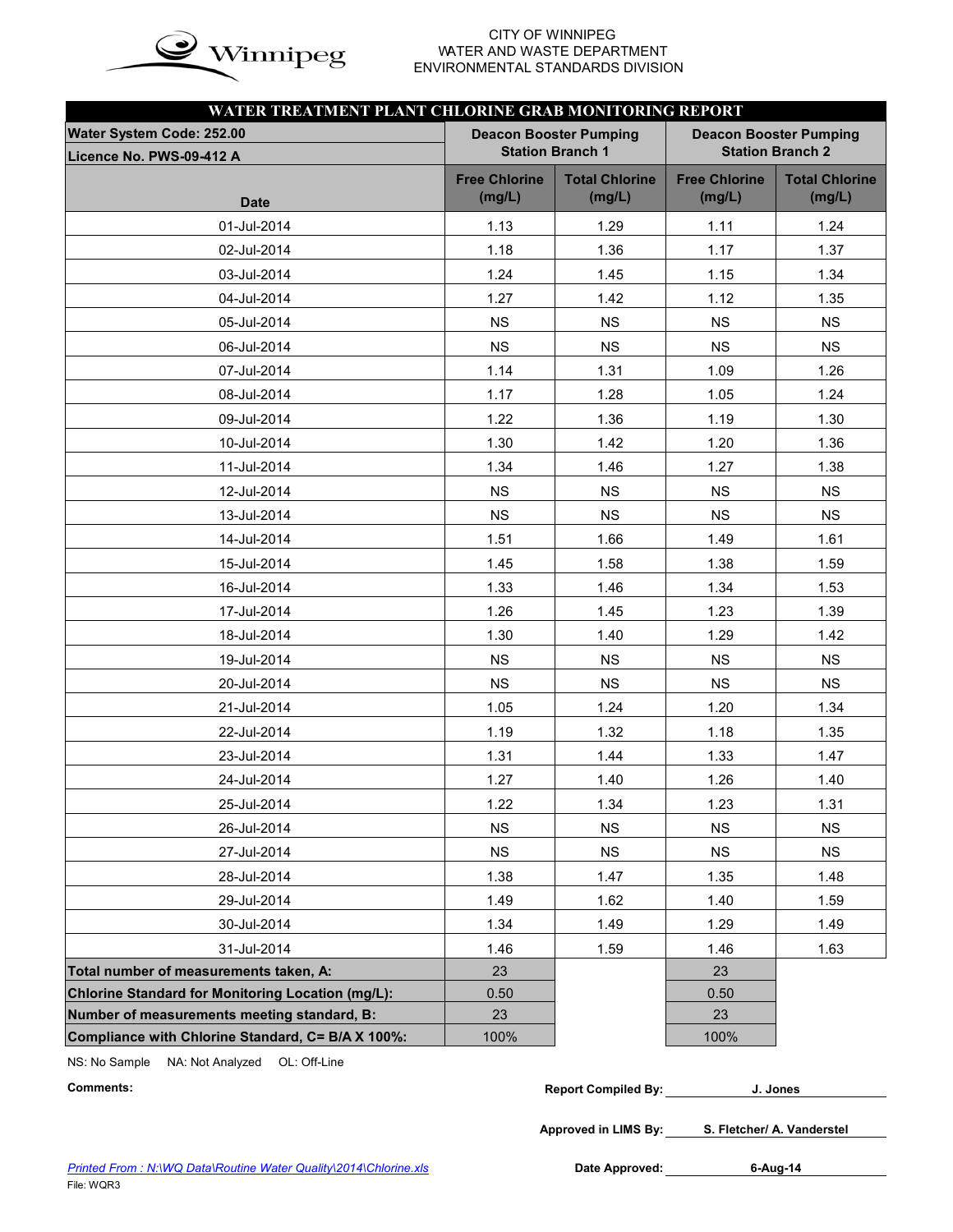

## **City of Winnipeg**

Water and Waste Department Water Services

### WATER TREATMENT PLANT FREE CHLORINE ON-LINE MONITORING REPORT Deacon Booster Pumping Station

| Water System Code: |
|--------------------|
| Licence Number:    |
| Report Created:    |

Water System Code: **252.00** Licence Number: **PWS-09-412 A**

01 August 2014 **Report Period:** Report Period: July 2014

|                                             |                                  | <b>BRANCH1</b><br>[mg/L] |         |         | <b>BRANCH 2</b><br>[mg/L] |  |  |
|---------------------------------------------|----------------------------------|--------------------------|---------|---------|---------------------------|--|--|
|                                             | Date                             | Average                  | Minimum | Average | Minimum                   |  |  |
|                                             | 01/07/2014                       | 1.07                     | 0.97    | 1.14    | 1.02                      |  |  |
|                                             | 02/07/2014                       | 0.99                     | 0.88    | 1.03    | 0.93                      |  |  |
|                                             | 03/07/2014                       | 1.17                     | 0.96    | 1.11    | 0.99                      |  |  |
|                                             | 04/07/2014                       | 1.21                     | 1.10    | 1.10    | 1.03                      |  |  |
|                                             | 05/07/2014                       | 1.15                     | 1.00    | 1.03    | 0.87                      |  |  |
|                                             | 06/07/2014                       | 0.99                     | 0.89    | 0.95    | 0.88                      |  |  |
|                                             | 07/07/2014                       | 1.04                     | 0.96    | 1.03    | 0.97                      |  |  |
|                                             | 08/07/2014                       | 1.14                     | 0.93    | 1.10    | 0.92                      |  |  |
|                                             | 09/07/2014                       | 1.20                     | 1.09    | 1.16    | 1.05                      |  |  |
|                                             | 10/07/2014                       | 1.18                     | 1.07    | 1.14    | 1.08                      |  |  |
|                                             | 11/07/2014                       | 1.20                     | 1.14    | 1.19    | 1.07                      |  |  |
|                                             | 12/07/2014                       | 1.24                     | 1.14    | 1.28    | 1.16                      |  |  |
|                                             | 13/07/2014                       | 1.32                     | 1.25    | 1.30    | 1.17                      |  |  |
|                                             | 14/07/2014                       | 1.33                     | 1.25    | 1.28    | 1.18                      |  |  |
|                                             | 15/07/2014                       | 1.34                     | 1.24    | 1.30    | 1.18                      |  |  |
|                                             | 16/07/2014                       | 1.22                     | 1.12    | 1.24    | 1.10                      |  |  |
|                                             | 17/07/2014                       | 1.22                     | 1.13    | 1.27    | 1.10                      |  |  |
|                                             | 18/07/2014                       | 1.21                     | 1.15    | 1.21    | 1.07                      |  |  |
|                                             | 19/07/2014                       | 1.16                     | 1.10    | 1.13    | 1.04                      |  |  |
|                                             | 20/07/2014                       | 1.14                     | 1.03    | 1.15    | 1.03                      |  |  |
|                                             | 21/07/2014                       | 1.17                     | 1.08    | 1.20    | 1.06                      |  |  |
|                                             | 22/07/2014                       | 1.24                     | 1.13    | 1.33    | 1.20                      |  |  |
|                                             | 23/07/2014                       | 1.27                     | 1.17    | 1.32    | 1.20                      |  |  |
|                                             | 24/07/2014                       | 1.22                     | 1.14    | 1.20    | 1.07                      |  |  |
|                                             | 25/07/2014                       | 1.14                     | 0.85    | 1.07    | 0.73                      |  |  |
|                                             | 26/07/2014                       | 1.32                     | 1.11    | 1.31    | 1.09                      |  |  |
|                                             | 27/07/2014                       | 1.33                     | 1.22    | 1.25    | 1.13                      |  |  |
|                                             | 28/07/2014                       | 1.30                     | 1.12    | 1.30    | 1.13                      |  |  |
|                                             | 29/07/2014                       | 1.44                     | 1.32    | 1.36    | 1.21                      |  |  |
|                                             | 30/07/2014                       | 1.32                     | 1.24    | 1.24    | 1.11                      |  |  |
|                                             | 31/07/2014                       | 1.40                     | 1.30    | 1.43    | 1.27                      |  |  |
|                                             |                                  |                          |         |         |                           |  |  |
|                                             | Total Number of Measurements, A: |                          | 21489   |         | 21488                     |  |  |
|                                             | Minimum Free Chlorine Standard:  |                          | 0.50    |         | 0.50                      |  |  |
| Number of Measurements Meeting Standard, B: |                                  |                          | 21489   |         | 21488                     |  |  |

100 100 COMPLIANCE, C = B/A X 100%:

File Path: N:\Water Treatment Branch\Administration\Reports\Regulatory Submissions\Chlorine\2014\07-July

Submitted By (Print): M.Szmon for A.Weremy

Signature: Original signed by M.Szmon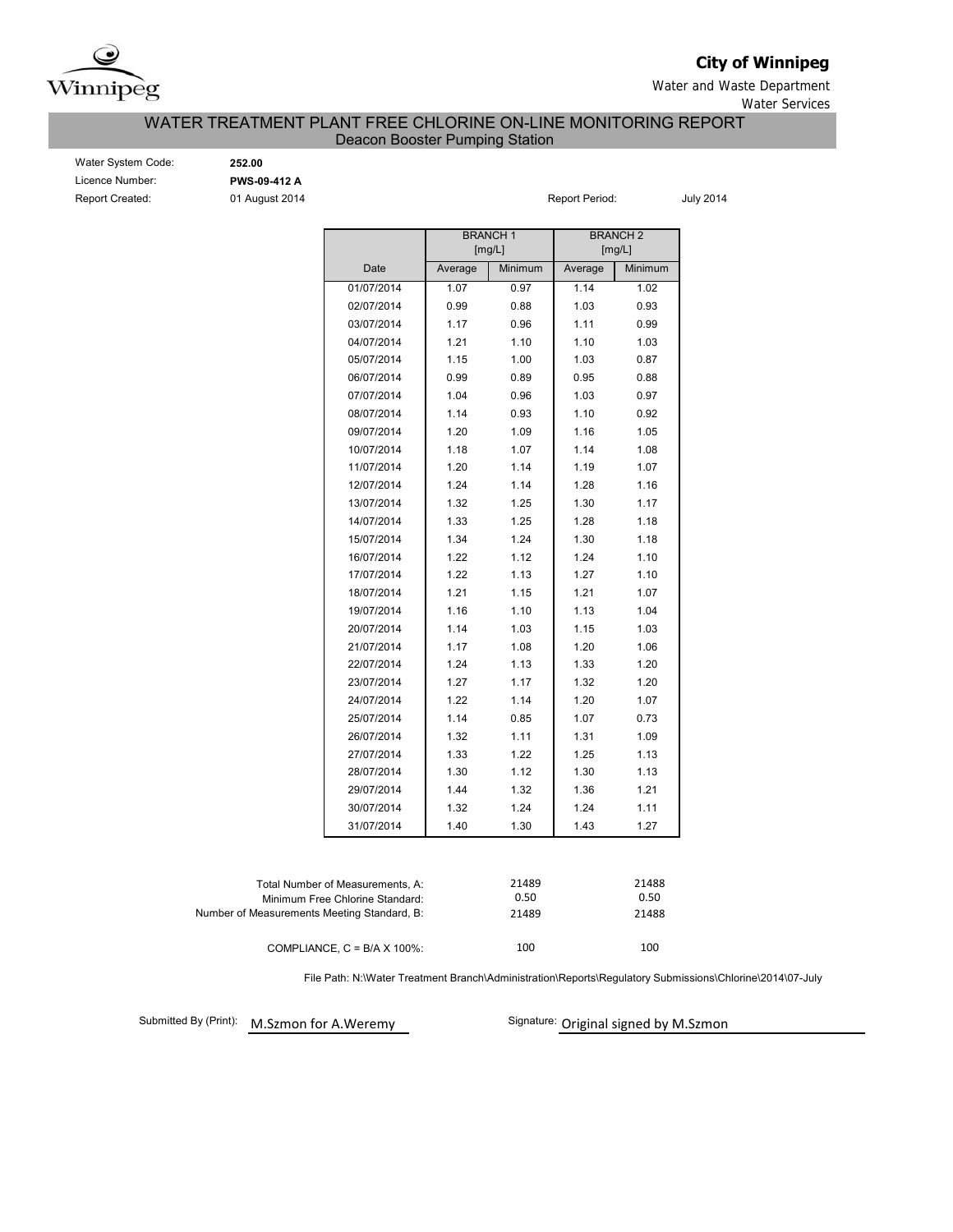

#### **CITY OF WINNIPEG** WATER System Code: 252.00 WATER AND WASTE DEPARTMENT **EXECUTE A SUBSET OF A SUBSET OF A SUBSET OF A SUBSET OF A SUBSET OF A PWS-09-412 A** WATER SERVICES

WATER TREATMENT PLANT UV REPORT

Report Period: **July 2014** Report Created: **Friday, August 01, 2014**

**% Volume Treated To** Untreated Below | To | Total Untreated Below | To | Total |Untreated Below | To | Total |Untreated Below | To | Total |Untreated | Below | To | Total | Dose 0.00 0.00 84.99 0.00 0.00 0.00 0.00 18.64 18.64 0.00 0.00 46.16 46.16 0.00 0.00 0.00 0.00 85.01 0.00 234.79 234.79 100.00 0.03 0.03 23.31 0.00 0.62 0.62 0.00 0.00 0.00 0.04 0.04 40.55 40.64 0.00 15.17 15.17 0.00 47.69 0.07 127.34 127.48 99.89 0.00 0.00 0.00 0.00 0.00 0.00 0.00 0.00 0.00 0.00 0.00 83.80 83.80 0.00 60.46 60.46 0.06 84.95 0.00 229.21 229.27 99.97 0.00 0.00 0.00 0.00 0.00 0.00 0.00 0.00 0.00 0.00 0.00 0.00 0.00 84.54 84.54 0.00 0.00 67.57 67.57 0.00 0.00 84.75 84.75 0.00 0.00 236.86 236.86| 100.00 0.00 0.00 0.00 0.00 0.00 0.00 0.00 0.00 0.00 0.00 0.00 0.00 0.00 84.66 84.66| 0.00 0.00 70.57 70.57| 0.00 0.00 85.29 0.00 0.00 240.52 240.52| 100.00 0.00 0.00 0.00 0.00 64.34 64.34 0.00 0.00 0.00 0.00 0.00 59.94 59.94 0.00 46.67 46.67 0.00 75.72 0.00 246.67 246.67 100.00 0.09 0.09 23.05 0.00 83.59 83.59 0.00 0.00 0.00 0.06 0.06 31.35 31.46 0.00 38.42 38.42 0.00 71.49 0.15 247.89 248.19 99.88 0.00 0.00 58.70 0.00 81.96 81.96 0.00 0.00 0.00 0.00 0.00 0.00 0.00 0.00 38.14 38.14 0.00 70.55 0.00 249.36 249.36 100.00 0.00 0.00 36.09 36.09| 0.00 0.00 84.37 84.37| 0.00 0.00 22.61 22.61| 0.00 0.00 0.00 0.00 0.00 0.00 39.05 0.00 0.00 72.64| 72.64| 0.00 0.00 254.76| 100.00 100 254.76| 100.00 0.00 0.00 0.00 0.00 0.00 84.69 84.69 0.00 0.00 44.95 44.95 0.00 0.00 33.42 33.42 0.00 0.00 12.00 12.00 0.00 81.47 81.47 0.00 0.00 256.53 256.53 100.00 0.00 0.00 0.00 0.00 0.00 85.01 85.01 0.00 0.00 39.73 39.73 0.00 0.00 48.24 48.24 0.00 0.00 0.00 0.00 0.00 85.01 85.01 0.00 0.00 257.99 257.99 100.00 0.00 0.00 0.00 0.00 85.00 85.00 0.00 39.54 39.54 0.00 0.00 48.41 48.41 0.00 0.00 0.00 0.00 84.98 0.00 257.94 257.94 100.00 0.00 0.00 0.00 0.00 85.02 85.02 0.00 32.90 32.90 0.00 0.00 40.75 40.75 0.00 0.00 0.00 0.00 84.99 0.00 243.67 243.67 100.00 0.00 0.00 0.00 0.00 0.00 85.01 85.01 0.00 0.00 31.17 31.17 0.00 0.00 38.79 38.79 0.00 0.00 0.00 0.00 0.00 0.00 85.03 85.03 0.00 0.00 239.99 239.99 100.00 0.00 0.00 0.00 0.00 85.00 85.00 0.00 31.32 31.32 0.00 0.00 38.68 38.68 0.00 0.00 0.00 0.00 84.97 0.00 239.97 239.97 100.00 0.00 0.00 0.00 0.00 0.00 85.01 85.01 0.00 0.00 59.31 59.31| 0.00 0.00 70.18 70.18| 0.00 0.00 0.00 0.00 0.00 0.00 27.17 27.17| 0.00 0.00 241.68 241.68| 100.00 0.00 0.00 34.61 0.00 77.99 77.99 0.00 36.29 36.29 0.00 0.00 37.36 37.36 0.00 15.79 15.79 0.00 44.13 0.00 246.17 246.17 100.00 0.00 0.00 49.80 0.00 75.55 75.55 0.00 42.79 42.79 0.00 0.00 0.00 0.00 0.00 0.00 0.00 0.00 80.25 0.00 248.39 248.39 100.00 0.00 0.00 49.44 0.00 74.14 74.14 0.00 41.96 41.96 0.00 0.00 0.00 0.00 0.00 0.00 0.00 0.00 79.41 0.00 244.96 244.96 100.00 0.00 0.00 48.14 48.14| 0.00 0.00 71.71 71.71| 0.00 0.00 40.81 40.81| 0.00 0.00 0.00 0.00| 0.00 0.00 0.00| 0.00 0.00| 0.00 0.00 0.00 0.00 0.00 239.02 239.02| 100.00 0.00 0.00 48.91 0.00 72.75 72.75 0.00 41.16 41.16 0.00 0.00 0.00 0.00 0.00 0.00 0.00 0.00 78.83 0.00 241.64 241.64 100.00 0.00 0.00 49.95 0.00 74.64 74.64 0.00 42.27 42.27 0.00 0.00 0.00 0.00 0.00 0.00 0.00 0.00 80.02 0.00 246.87 246.87 100.00 0.00 0.00 50.24 50.24| 0.00 0.00 75.19 75.19| 0.00 0.00 42.96| 0.00 0.00 0.00 0.00| 0.00 0.00 0.00| 0.00 0.00| 0.00 0.00 0.00| 0.00 0.00 0.00 248.89| 100.00 10.00 0.00 0.00 54.51 0.00 78.63 78.63 0.24 20.28 20.52 0.00 0.00 0.00 0.00 0.00 19.82 19.82 0.00 75.28 0.01 248.51 248.76 99.90 0.00 0.00 42.08 0.00 63.25 63.25 0.00 0.00 0.00 0.00 0.00 0.00 0.00 0.04 29.61 29.66 0.00 52.27 0.00 187.21 187.25 99.98 0.00 0.00 59.93 0.00 84.96 84.96 0.00 0.00 0.00 0.00 0.00 0.00 0.00 0.00 40.15 40.15 0.00 74.46 0.00 259.50 259.50 100.00 0.00 0.00 51.04 0.00 81.78 81.78 0.00 0.00 0.00 0.00 0.00 0.00 0.00 0.00 41.15 41.15 0.00 71.77 0.00 245.74 245.74 100.00 0.00 0.00 0.00 0.00 85.00 85.00 0.00 0.00 0.00 0.00 0.00 0.00 0.00 0.00 57.75 57.75 0.00 85.05 0.00 227.80 227.80 100.00 0.00 0.00 0.00 0.00 84.76 84.76 0.00 0.00 0.00 0.00 0.00 0.00 0.00 0.00 54.98 54.98 0.00 85.26 0.00 224.99 224.99 100.00 0.00 0.00 0.00 0.00 84.84 84.84 0.00 0.00 0.00 0.00 0.00 0.00 0.00 0.00 62.11 62.11 0.06 85.09 0.00 232.03 232.09 99.97 0.00 0.00 0.00 0.00 85.01 85.01 0.00 0.00 0.00 0.00 0.00 0.00 0.00 0.00 66.31 66.31 0.51 83.12 0.00 234.44 234.95 99.78 0.12 0.12 764.78 765.01 0.00 0.00 2079.83 2079.83 0.01 0.24 628.70 628.94 0.10 0.10 786.84 787.04 0.00 0.04 775.71 775.75 0.00 0.63 2345.47 2346.10 0.22 1.13 7381.33 7382.67 0.00 0.04 775.71 775.75 0.00 0.63 2345.47 2346.10 0.22 1.13 765.01 0.00 0.01 0.00 0.00 62.11 62.11 0.00 0.06 85.09 85.15 0.00 0.06 31/07/2014 96.56 0.00 0.00 0.00 0.00 0.00 83.63 0.51 30/07/2014 96.44 0.00 0.00 0.00 0.00 0.00 85.05 0.00 29/07/2014 96.40 0.00 0.00 0.00 0.00 0.00 85.26 0.00 28/07/2014 96.41 0.00 0.00 0.00 0.00 0.00 74.46 0.00 27/07/2014 96.48 51.04 0.00 0.00 0.00 0.00 71.77 0.00 26/07/2014 96.25 | 0.00 0.00 59.93 59.93 0.00 0.00 84.96 84.96 0.00 0.00 0.00 75.28 0.24 25/07/2014 95.96 42.08 0.00 0.00 0.00 0.00 52.27 0.04 24/07/2014 96.33 | 0.00 0.00 54.51 54.51 0.00 0.00 78.63 78.63 0.01 0.00 0.00 80.02 0.00 23/07/2014 96.39 50.24 0.00 0.00 0.00 0.00 80.49 0.00 22/07/2014 96.46 | 0.00 0.00 49.95 49.95 0.00 0.00 74.64 74.64 0.00 0.00 0.00 78.36 0.00 21/07/2014 96.54 48.91 0.00 0.00 0.00 0.00 78.83 0.00 20/07/2014 96.40 | 0.00 0.00 48.14 48.14| 0.00 0.00 71.71 71.71| 0.00 0.00 0.00 0.00 0.00 0.00 0.00 0.05 0.00 0.00 19/07/2014 96.53 49.44 0.00 0.00 0.00 0.00 79.41 0.00 18/07/2014 96.46 49.80 0.00 0.00 0.00 0.00 27.17 0.00 17/07/2014 96.21 | 0.00 0.00 34.61 34.61 0.00 0.00 77.99 0.00 0.00 36.29 36.29 0.00 0.00 37.36 37.36 0.00 0.00 15.79 15.79 0.00 0.00 44.13 44.13 0.00 0.00 16/07/2014 96.27 | 0.00 0.00 0.00 0.00 0.00 0.00 85.01 85.01 0.00 0.00 0.00 85.03 0.00 15/07/2014 96.32 0.00 0.00 0.00 0.00 0.00 84.97 0.00 14/07/2014 95.89 | 0.00 0.00 0.00 0.00 0.00 0.00 85.01 85.01 0.00 0.00 0.00 0.00 0.00 0.00 0.00 84.98 84.98 0.00 0.00 13/07/2014 96.40 | 0.00 0.00 0.00 0.00 0.00 85.02 85.02| 0.00 0.00 32.90 0.00 0.00 0.00 40.75 40.75| 0.00 0.00 0.00 0.00 0.00 0.00 84.99 84.99| 0.00 0.00 0.00 12/07/2014 96.59 0.00 0.00 0.00 0.00 0.00 81.47 0.00 11/07/2014 96.57 0.00 0.00 0.00 0.00 0.00 85.01 0.00 10/07/2014 96.14 0.00 0.00 0.00 0.00 0.00 38.14 38.14 0.00 0.00 70.55 70.55 0.00 0.00 9/07/2014 96.41 36.09 0.00 0.00 0.00 0.00 72.64 0.00 8/07/2014 96.42 58.70 0.00 0.00 0.00 0.00 46.67 46.67 0.00 0.00 75.72 75.72 0.00 0.00 7/07/2014| 96.62 | 0.09 0.09 23.05 23.23| 0.00 0.00 83.59 83.59| 0.00 0.00 0.00 0.00 0.06 0.06 31.35 31.46| 0.00 0.00 38.42 38.42| 0.00 0.00 71.49 71.49| 0.15 0.15 6/07/2014 96.56 0.00 0.00 0.00 0.00 0.00 84.75 0.00 5/07/2014 96.56 0.00 0.00 0.00 0.00 0.00 85.29 0.00 4/07/2014 96.55 0.00 0.00 0.00 0.00 0.00 47.69 0.07 3/07/2014 96.56 0.00 0.00 0.00 0.00 0.00 85.01 0.06 2/07/2014 95.70 23.36 0.00 0.00 Untreated Below | To | Total Untreated Below | To | Total Untreated Below 1/07/2014| 96.64 | 0.00 0.00 84.99 84.99| 0.00 0.00 0.00| 0.00 0.00 18.64 18.64| 0.00 0.00 46.16 46.16| 0.00 0.00 0.00 0.00 0.00 0.00 85.01 85.01| 0.00 0.00 Total Untreated Below To Total Untreated **UVR-D400A UVR-D500A UVR-D600A Total** Date | % | Water Volume [ML] | Water Volume [ML] | Water Volume [ML] | Water Volume [ML] | Water Volume [ML] | Water Volume [ML] | Water Volume [ML] **Transmittance UVR-D100A UVR-D200A UVR-D300A**

**Water Volume [%]:**

To Dose Below Dose Untreated:

0.00 % 0.02 % 99.98 %

**Submitted By (Print): M.Szmon for A.Weremy Signature: Original signed by M.Szmon**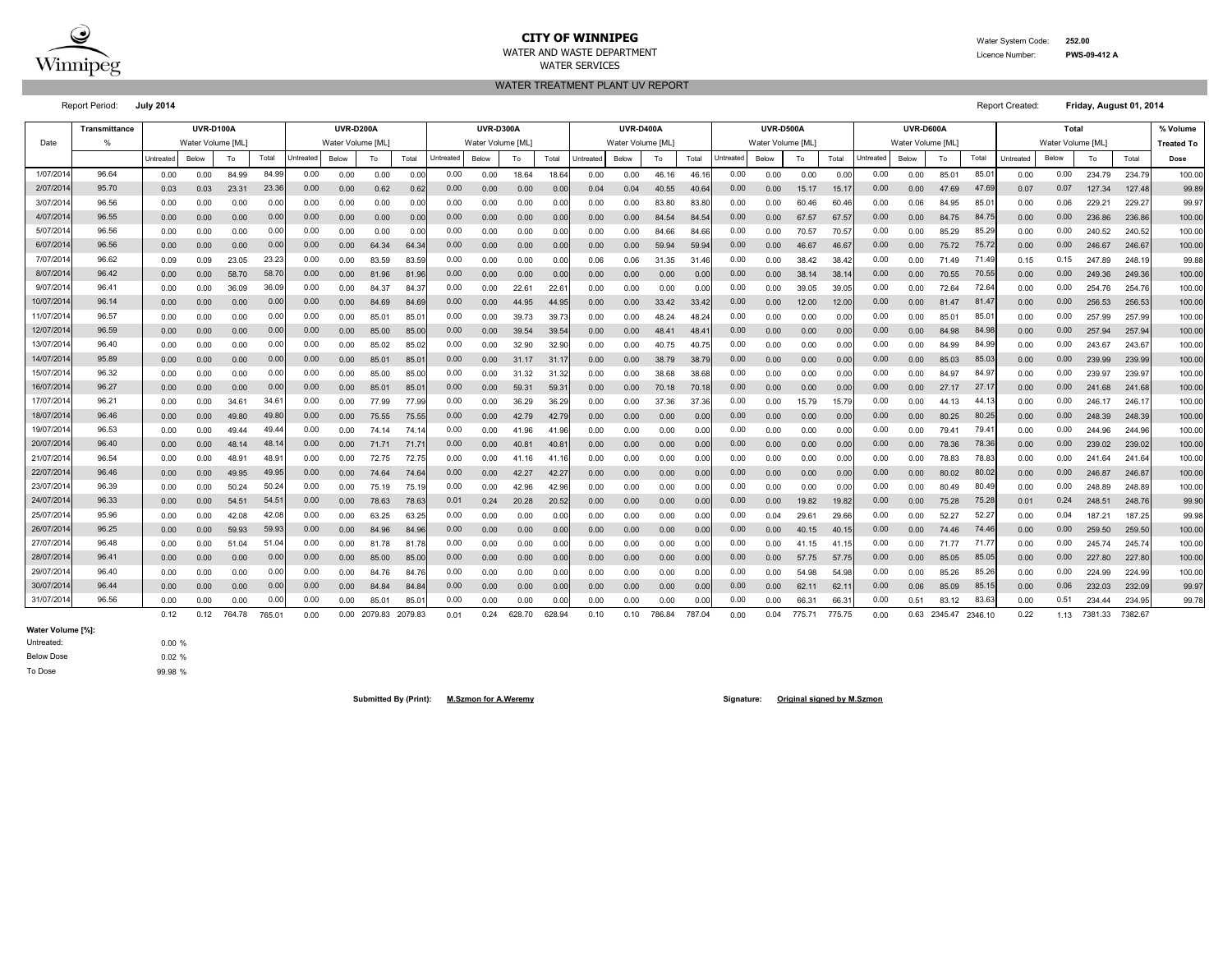

Water and Waste Department • Service des eaux et des déchets

Wednesday, February 18, 2015 **Our Incident/Report No: 04-2014**  LIMS Reference No: **39689**

Ms. Melanie Betsill Drinking Water Officer Manitoba Water Stewardship, Office of Drinking Water 1007 Century Street Winnipeg MB R3H 0W4

## **RE: CORRECTIVE ACTION REPORT**

| <b>WATER SYSTEM</b><br><b>WATER SYSTEM CODE</b> | Winnipeg Public Water System<br>252.00                                                                                                      |
|-------------------------------------------------|---------------------------------------------------------------------------------------------------------------------------------------------|
| <b>LOCATION OF NON-COMPLIANT INCIDENT</b>       | <b>Winnipeg 4-Dist WC02</b>                                                                                                                 |
| <b>OPERATOR IN CHARGE</b>                       | <b>NA</b>                                                                                                                                   |
| <b>INCIDENT REPORTED BY</b>                     | Gerry Levesque, acting Supervisor of Analytical Services Branch                                                                             |
| <b>TYPE OF NON-COMPLIANT INCIDENT</b>           | Low positive Total Coliform (<10 per100mL), 3 MR 41/2007                                                                                    |
|                                                 |                                                                                                                                             |
| <b>INCIDENT DATE</b>                            | July 7, 2014                                                                                                                                |
| <b>DESCRIPTION OF CORRECTIVE ACTIONS</b>        | AS SOON AS POSSIBLE: Re-sampled original location, also<br>tested for turbidity, free/total chlorine, temperature and contacted<br>the ODW. |
| <b>TEST RESULTS</b>                             | See Attached                                                                                                                                |

NOTES/COMMENTS:

1. All microbiological tests performed by contract laboratory.

2. UP/DOWN STREAM testing performed when EC is >0 /100mL, TC is >10 /100mL or when resample/consecutive sample is positive for EC or TC or as directed by the Manager of Environmental Standards Division and/or the Office of Drinking Water

3. INITIAL chlorine, turbidity and temperature only tested at the required 39 sample locations.

4. NR-No Result due to laboratory/analyst error.

5. NA-Not Analyzed.

**EMERGENCY REPORTING IS REQUIRED WHERE A POTENTIAL HEALTH RISK IS INVOLVED. FOLLOW THE INSTRUCTIONS OF YOUR DRINKING WATER OFFICER ON SITUATIONS REQUIRING IMMEDIATE REPORTING**

### **DISTRIBUTION**

FORWARD THE ORIGINAL TO THE DRINKING WATER OFFICER WITH THE MONTHLY COMPLIANCE SUBMISSIONS.

**Contact the Drinking Water Officer for any comments, questions or concerns**

REFERENCE: ODW-RF-016

Embrace the spirit . Vivez l'esprit

Environmental Standards Division • Division des normes environnementales 2230 Main Street. • 2230, rue Main • Winnipeg • Manitoba R2V 4T8 fax/téléc. (204) 339-2147 • www.winnipeg.ca